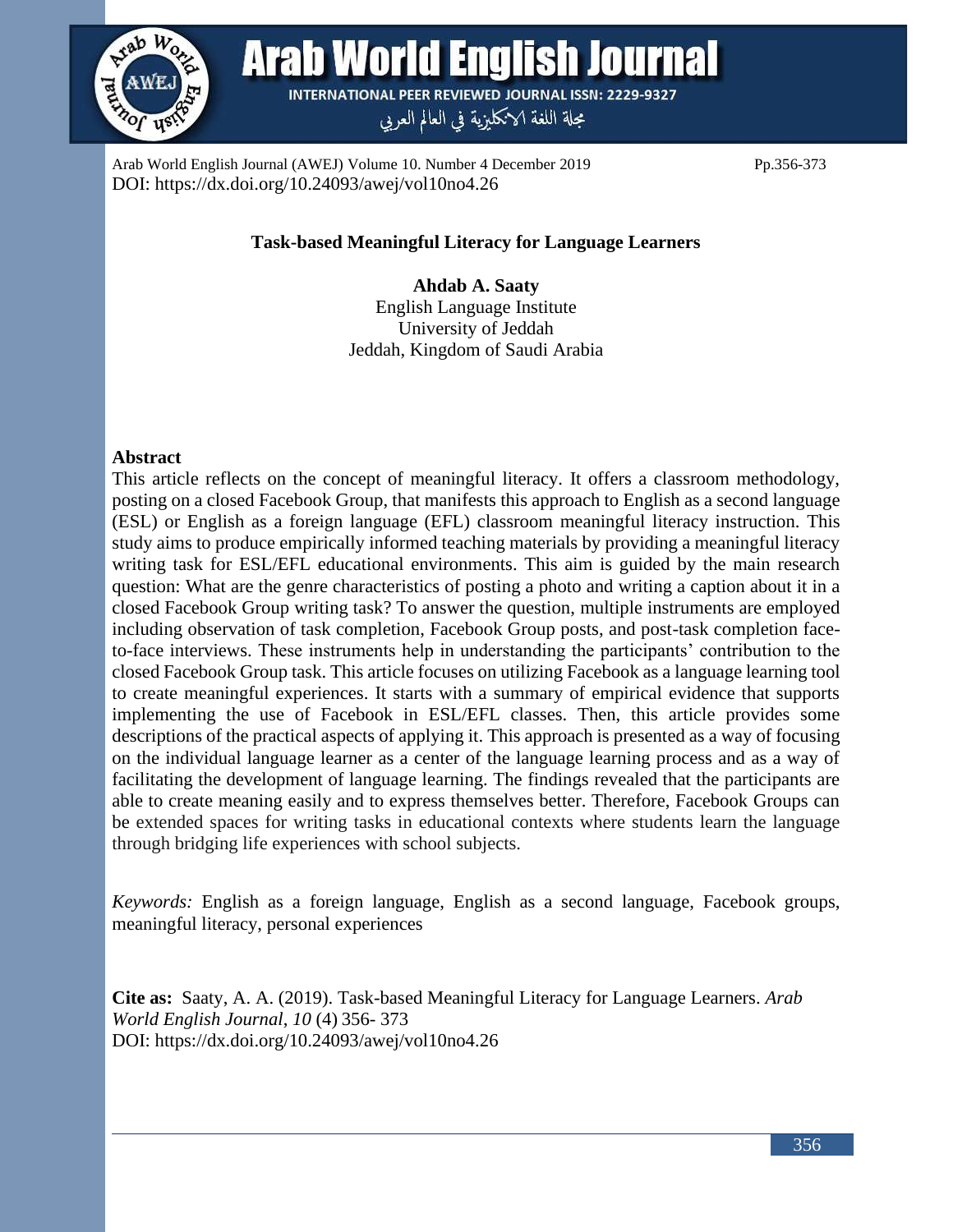#### **Introduction**

The rapid expansion of technology around the world facilitates the emergence of social networking websites in educational environments. The impact of social networking websites on language learning has been growing exponentially. This growth indicates that educators and instructors need new tools and creative strategies to teach language learners and capture their interests (Godwin-Jones, 2008; 2018; Winke & Goertler, 2008). Currently, educators are increasingly using social networking websites in ESL/EFL educational settings. Through the utilization of social networking websites in educational settings, educators can help learners make their learning experiences meaningful by offering a community of practice where learners can be the center of their learning process, make sense of themselves and their surroundings, and share their life experiences with others. Educators must support learners' meaningful learning and provide lifelong educational experiences for them (Wan, Prain, & Collet, 2014). Today, Facebook is one of the social networking websites that services a large online community around the world (Blattner & Lomicka, 2012). It offers a virtual community to its users where they communicate and interact with each other. This study uses Facebook as a social networking tool to enhance meaningful literacy in ESL/EFL educational environments.

Therefore, the main purpose of this study is to investigate techniques in utilizing Facebook in ESL/EFL educational environments to develop meaningful literacy. Additionally, this study aims to find the genre characteristics of completing a task that requires posting a photo and writing a caption about it in a closed Facebook Group. This research enables educators and researchers to identify and comprehend how social networking websites, such as Facebook, can contribute to ESL/EFL language learning practices. Also, educators can have a better understanding of how ESL/EFL learners can improve their language practices, especially in writing, through social networking websites. With such knowledge, researchers and educators can develop appropriate and creative pedagogical ideas and methods to make effective use of social networking websites in ESL/EFL educational environments. To meet the study's purpose, the proposed task requires its participants to share a photo that means something to them, write why they chose it and what it means to them, and then post it on a closed Facebook Group. This task mainly focuses on each participant as an individual language learner and as the center of the learning process. To have a better understanding of the developed task and its implications, it is important to first comprehend the concept of meaningful literacy learning in ESL/EFL educational settings. It is also significant to know about the group feature on Facebook to have a better understanding of meaningful Facebook use in ESL/EFL educational pedagogies.

## **Meaningful Literacy Learning in ESL/EFL Educational Settings**

As this article focuses on utilizing Facebook as a meaningful educational tool, this section spotlights on the meaningful literacy learning approach. It defines meaningful literacy and examines how Facebook can be used to encourage meaningful learning in ESL/EFL educational settings.

The word "meaningful" is used widely in learning settings. In language learning settings, mainly, it means making the language learning process meaningful for learners and supporting them to understand the world and make sense of the surroundings (Hanauer, 2012). One manifestation of Hanauer's meaningful literacy approach explains that the content of writing is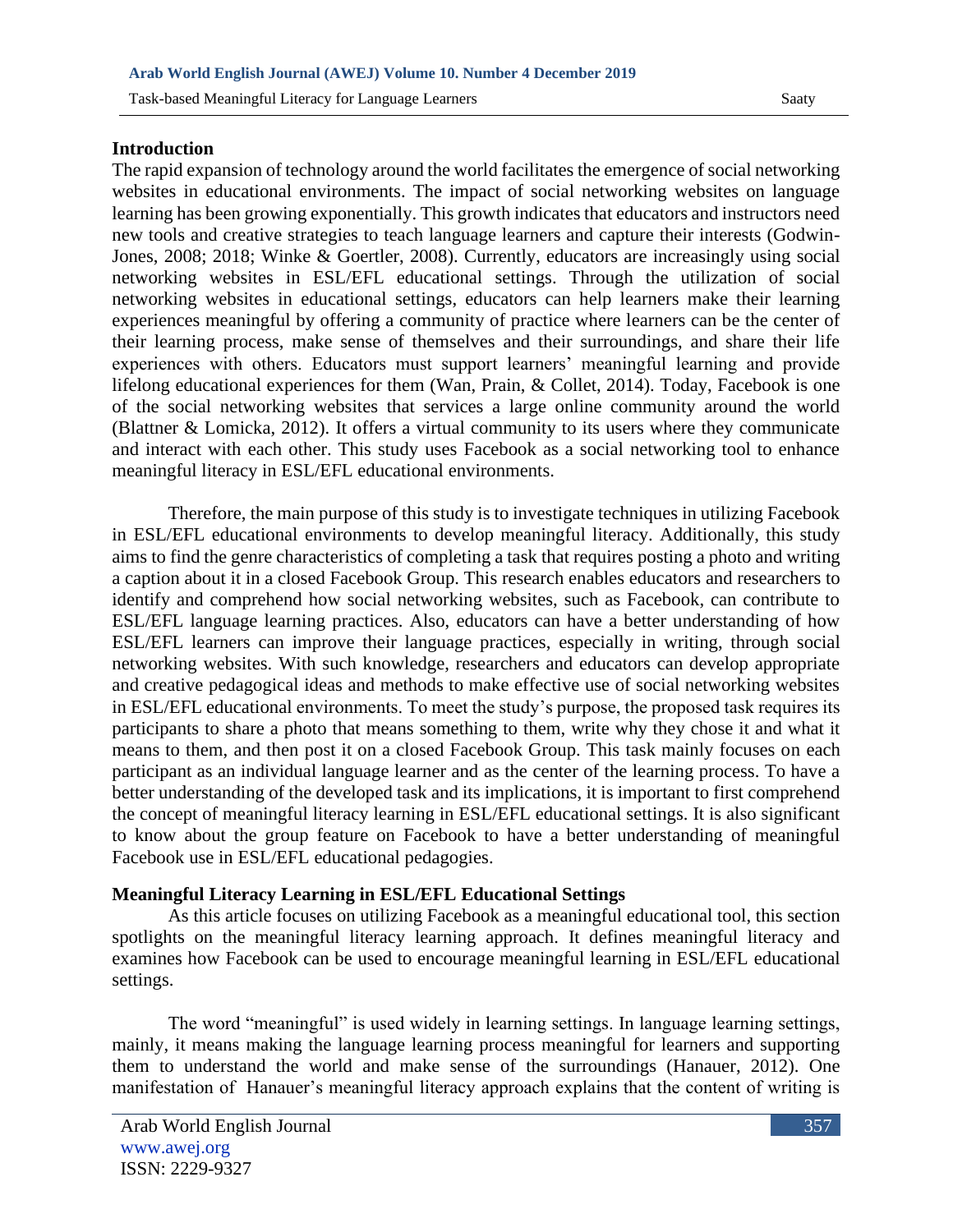the student's self and life. As learning a language may be a life-changing event, it is an event that involves the learner as a human being, rather than just focusing on their intellectual abilities. As Hanauer (2012) states, "human beings are characterized by their ability to make sense of themselves and their surroundings" (p. 107). Hence, learning a language involves the learner and his/her relation to the world. Thus, to reposition and re-contextualize language learning, it has to entail a process where "the language learner's memory, experiences, feelings, beliefs, history, and social environment are the context of the language use" (Hanauer, 2012, p. 109). Also, the moment when a language learner can express thoughts and experiences in a second/foreign language is very powerful. It can change the learner's perception of the new language as a tool to reveal personal expressions, and as a language that they own and use (Hanauer, 2012).

Moreover, making the language learning process meaningful integrates one's personal history and future actions, more than just one's intellectual activities. Thus, the process of understanding and making sense of the world "… is a holistic activity that defines the self at the moment of understanding and a perspective and orientation towards the world" (Hanauer, 2012, p. 107). Learning a language has many ramifications in how learners perceive their subjectivities as a result of knowing and learning about the world of the target language (Kramsch, 2009). It involves the human being as a whole, including learners' experiences and emotions, beyond their intellectual abilities. Nevertheless, the process of learning a language in classrooms is decontextualized. Language can only be pragmatically real, and thus, meaningful if it is reconnected and bonded with the context of the same kind (Widdowson, 1998) and if it is used beyond educational environments. Therefore, its challenging for educators to provide an environment for learners where language is contrived to be engaged with and learned from, in which learners are at the center of the language learning process, and to find a way to make learning the language personally contextualized, and thus, meaningful for learners (Widdowson, 1998; Hanauer, 2012).

All these underpinnings and suppositions shape the learner's personal experiences, history, and social contextualization, where the individual is at the center of the learning experience and more active and engaged in his/her learning process. This approach makes the learning process in the class meaningful for each language learner, both personally and socially. It also provides a sense of depth and ownership of the target language itself. The learner will be proficient in the target language to the extent that he/she can process it, make it his/her own, and bend it to his/her will.

#### **Understanding Facebook Groups**

Facebook is a social networking website that was created in 2004 as a social communication tool. Facebook is defined as "a social utility that helps people share information and communicate more efficiently with their friends, family and coworkers" (Facebook.com, n.d.). It is a website where registered users can be friends with each other, post comments, share photographs, post links to news or other interesting content on the internet, chat live, and watch videos (De Villiers, 2010). Users can share content publicly or privately among a selected group of friends or family, or with a single person.

On Facebook, there are various forms of interaction. Facebook has purely social activities, such as confirming friends and communicating with each other. However, some activities can be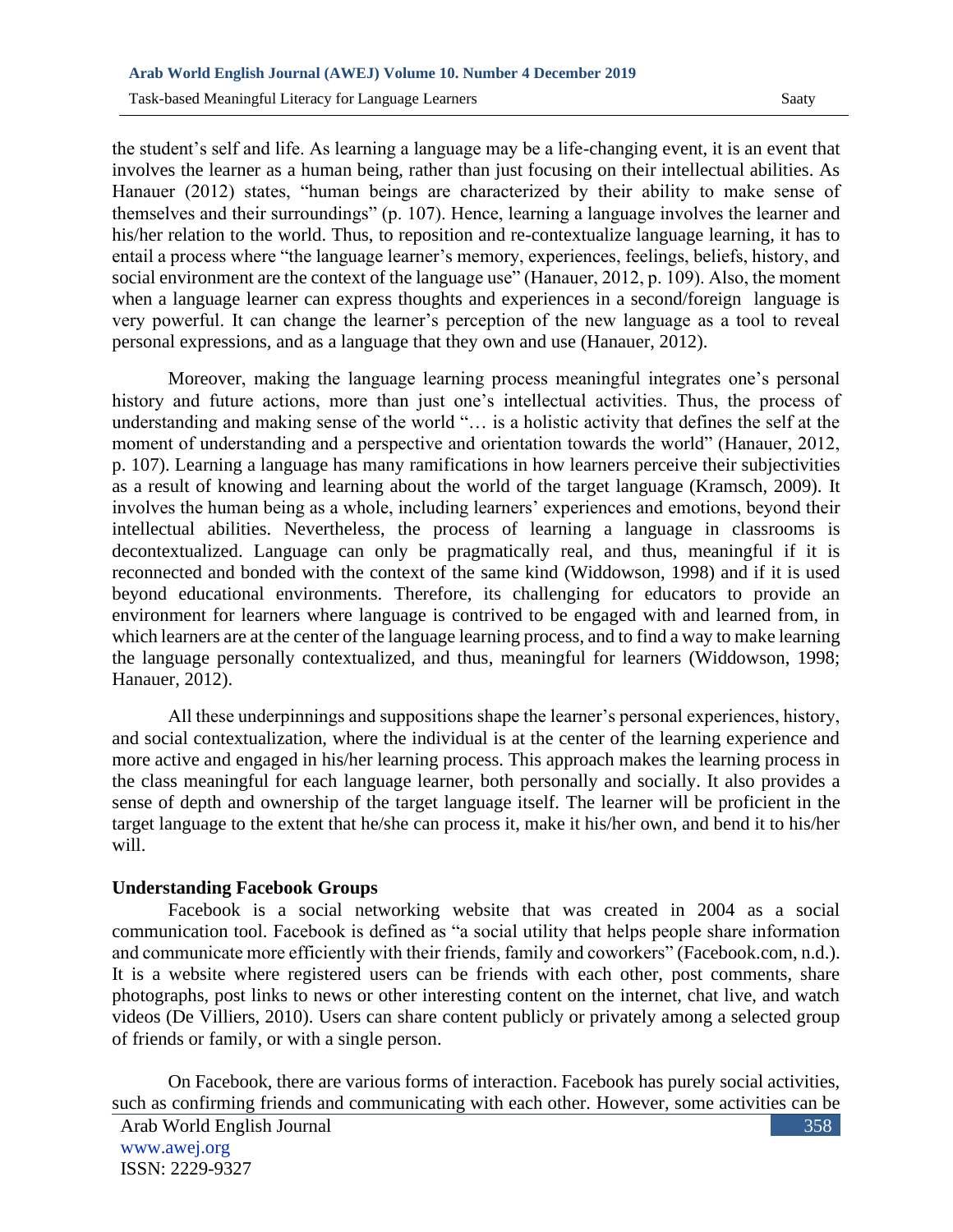more formal where a user interacts with other users without being friends, for example, joining 'Groups' (De Villiers, 2010). Facebook Groups "are dedicated spaces where [a member] can share updates, photos or documents and message other group members" (Facebook.com). Facebook users can be in groups with other users who share the same interest and click on the "to join" button to participate in the group. Group members can participate in discussions and post comments. They can also be up to date on what is happening in the group from the news feed through posts or notifications. More specifically, Facebook Groups can be private, closed groups, where only invited members can browse and participate in the group (Ekoc, 2014). Facebook users can be members of a group without being a friend of other group members. Facebook Groups are best described as forums for discussions where members initiate topics and, for each topic, conversations and debates ensue. Facebook Groups are simply designed to support discussions on defined topics between Facebook users.

Furthermore, any member can create a group that can be open for any Facebook user or can restrict its access and participation to a selected audience. Therefore, it is easy for an instructor to create a group associated with a particular course for his/her students. A group can be limited to members that have been invited by the course instructor only. Creating a closed group for a course builds a sense of community for learners and intimacy to write and share knowledge in a non-threatening, educational environment. Learners will then feel motivated then to contribute to a Facebook Group if they subsequently receive support and help from their peers.

Facebook Groups utilization in ESL/EFL educational settings helps learners to socialize with other group members, to better express themselves, and to shape their social identity (Ellison, Steinfield, & Lampe, 2007). It leads to continuance development, and it strengthens relationships with others. Undoubtedly, being a group member enhances the sense of belonging, which is very important for language learners. Also, using Facebook in education helps learners to be active learners and more engaged in the learning process. In addition, such closed-groups offer a valuable educational experience for learners while maintaining privacy and safety (Blattner & Fiori, 2009; 2011). Thus, Facebook Groups can be commonly used as an educational tool, inside and outside classrooms, for language learning pedagogies (Ekoc, 2014; Guamán, 2012; Lantz-Andersson et at., 2013; Mazman & Usluel, 2010).

Nevertheless, although social networks, such as Facebook, are not complete learning environments, they are widely used to support learning. Social networks can be used to promote motivation, socialization, discussion, and sharing resources for language learners, as well as making learning the target language meaningful for them. Therefore, more and more instructors are implementing Facebook usage in classrooms, especially using closed Facebook Groups to facilitate lifelong learning experiences (Ekoc, 2014; Lantz-Andersson et al., 2013; Mazman & Usluel, 2010). Thus, this article argues that Facebook can act as an adequate educational tool for language learning in ESL/EFL educational settings. In this regard, a good number of empirical research studies (Ekoc, 2014; Guamán, 2012; Mitchell, 2012; Mazman & Usluel, 2010; Wang & Vásquez, 2014) examined utilizing Facebook Groups as an educational tool in ESL/EFL language learning settings, as will be discussed throughout the paper.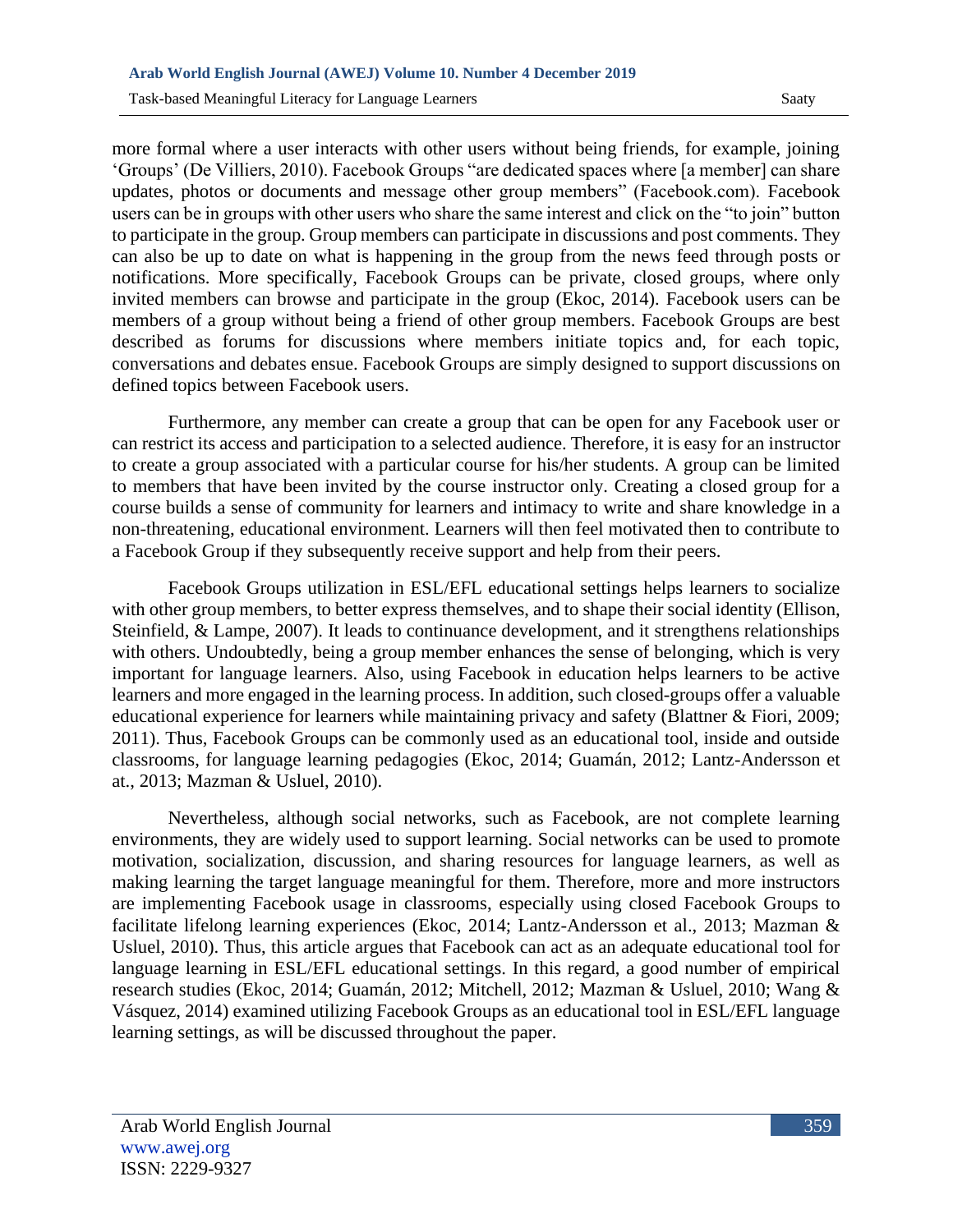## **Meaningful Facebook Use in Educational Settings**

As this article focuses on utilizing Facebook as a language learning tool for creating meaningful experiences, this section sheds light on Facebook's general usage in language learning contexts and the common practice of Facebook's Group feature, in particular. It shows that using Facebook in education can be meaningful for language learners by offering a sense of community and belonging, and a formal/informal learner-center virtual environment.

A sense of community is necessary to sustain a dynamic and meaningful educational experience for language learners. Educators must provide learners with opportunities to develop a sense of community to enhance their learning experiences (Kok, 2008; Mills, 2011). A study by Rovai (2002) states that social networking websites provide learners with a new and a strong feeling of community and belonging, which eventually increases the willingness to share their experiences, support, and encourage each other. These findings are consistent with Blattner and Fiori's study (2009), which suggests that pedagogically meaningful integration of Facebook in language learning settings can develop a sense of community, foster rapport building, and support communicative competence. Also, McBride (2009) argues that utilizing Facebook can motivate learners to complete pedagogically, meaningful language learning experiences. More specifically, if learners develop their communicative skills in the second/foreign language, this will increase their autonomy to practice various aspects of their linguistic ability. Furthermore, when learners develop a sense of community and belonging in a virtual learning environment, such as in Facebook Groups, their posts in online platforms are consistently meaningful as they have a real audience with who they communicate and share. Thus, learners become more active and eager to write, respond, discuss, and interact (Blattner & Lomicka, 2012).

Moreover, being active and engaged in a learning process enhance the meaningful educational experience for language learners. In creating a meaningful learning experience, learners need to be involved in their own learning process. The language learning experience engages learners cognitively, emotionally, and morally (Kramsch, 2009). Learning a language is an emotional experience and a cognitive process. More specifically, learning a language is embodied individually in the physical, emotional, and intellectual life of the language learner. One of the study's (Reid, 2011) explores language learning as a process of broadening ways an individual can understand, interpret, feel and express his/her personal and meaningful understanding to himself/herself in various social settings. This study reports that as learners in the closed Facebook Group expressed themselves, they drew on their diversity, identity, and culture. Also, learners' voices were heard, and their unique sense of self was illustrated. Thus, integrating a meaningful literacy learning approach in language learning classrooms forms an instructional design that is rich with meaningful interaction and learning for language learners. Overall, learner-centered educational environments, where learners are actively participating and engaging with their peers, support the notion of meaningful literacy. Nonetheless, learners' interaction in Facebook Groups differs from traditional classroom writing settings. In traditional classrooms, the learner is the writing party, and the instructor is the assisting party. In Facebook Groups, learners and their instructors can have informal interactions, besides learners' interactions with their peers. Learners can be more engaged in the learning process as active learners and collaborators. Also, the authority will be distributed between the instructor and the learners, and learners will invest more in the learning process (Ekoc, 2014).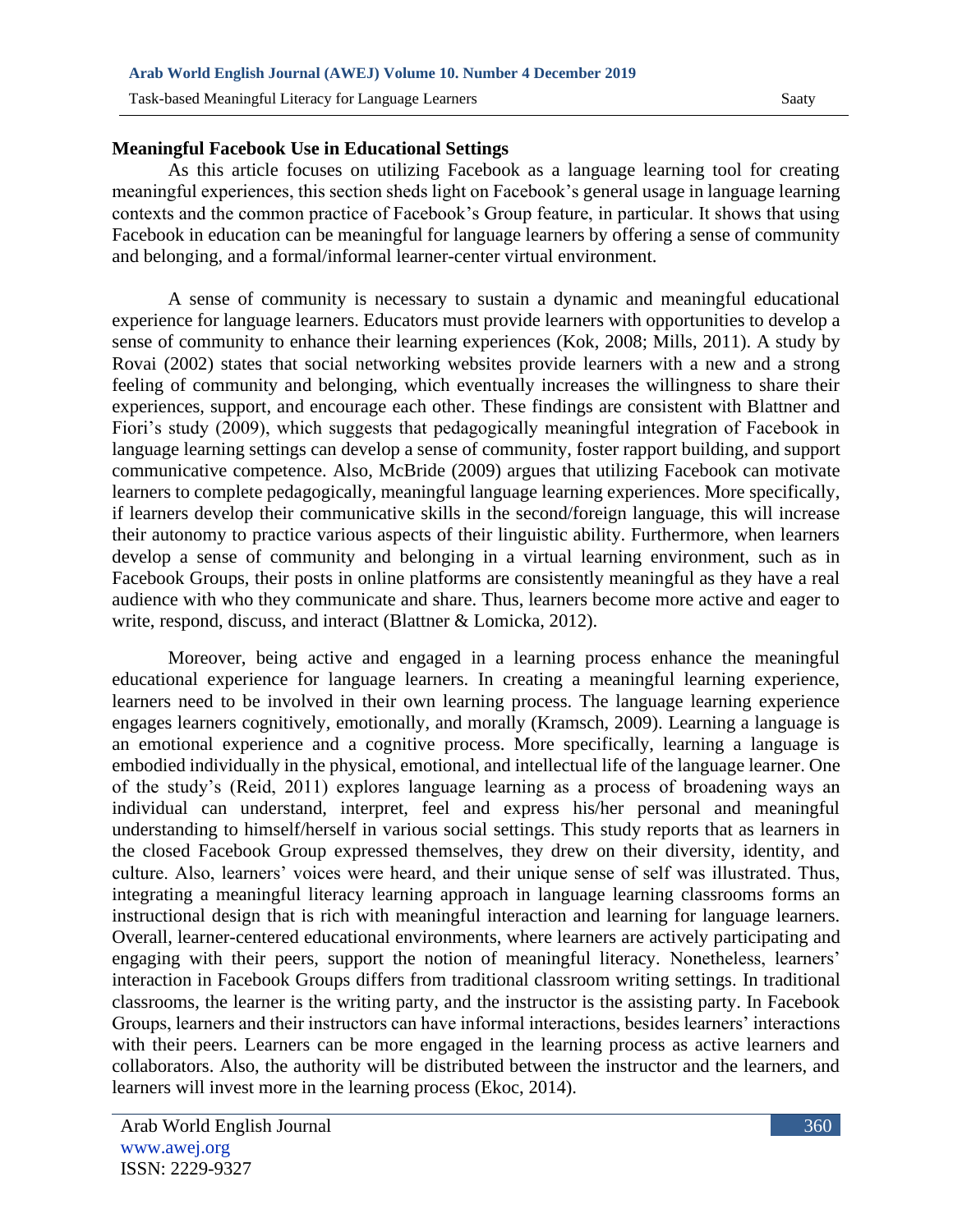Furthermore, one of the primary needs of language learners is to gain the opportunity to use the target language beyond the classroom environment. Educators must support learners' meaningful informal learning and provide lifelong learning experiences (Lantaz-Andersson, Vigmo, & Bowen, 2013; Wan et al., 2014; Saaty, 2015). Educators started to view Facebook as a useful tool in language pedagogy where it "has the potential to find means to link informal and recreational writing with academic writing" (Godwin-Jones, 2008, p. 7). Facebook could serve as an extended space for meaningful language learning activities when it is implemented in educational practices. A study (Lantaz-Andersson et al., 2013) investigates how learners frame their interaction and accomplish tasks on Facebook Group when used in school contexts. In the Facebook Group, the study examines the nature of the interactions and investigations to know how the learners accomplished the communication upon the social constructivist perspective. The researchers follow and log the learners' interactions in a closed Facebook Group, and they analyze their activities as social practices. The results indicate that Facebook generated an extended space for collaborative language learning activities in educational contexts, where learners combine their school subjects with their communicative use of language in their daily life. Therefore, when learners are in command and take the space as theirs, they would use the target language for more meaningful and engaging interactions beyond regular school tasks. As a result, the learners' use of language will be more personal. Learners will process the target language, bend it to their will, and make it their own.

Considering the literature above, the following research question is addressed in this article: What are the genre characteristics of posting a photo and writing a caption about it in a closed Facebook Group writing task?

#### **Methodology**

This study aims to produce empirically informed teaching materials by providing a meaningful literacy task for ESL/EFL educational environments. To answer the research question and to allow for the empirical understanding of the task to emerge, this study employs several data collection instruments: observation of task completion, Facebook Group posts, and post-task completion face-to-face interviews. These data collection instruments help in understanding the participants' contribution to the closed Facebook Group task.

#### **Participants**

In this study, participants are three graduate students (two males, one female). All three are enrolled in the same graduate program. They all volunteered to participate. They all have private Facebook accounts and they use it frequently. They are Facebook friends. The participants' first language is not English; nonetheless, they demonstrated an advanced English language proficiency level by scoring 6 or higher in the IELTS test or its TOEFL equivalent. The researcher selected these participants because of their advanced command of English, which would allow them to focus on the content and on constructing knowledge without being distracted by language issues. Table 1 provides general background information about the participants' education and Facebook use.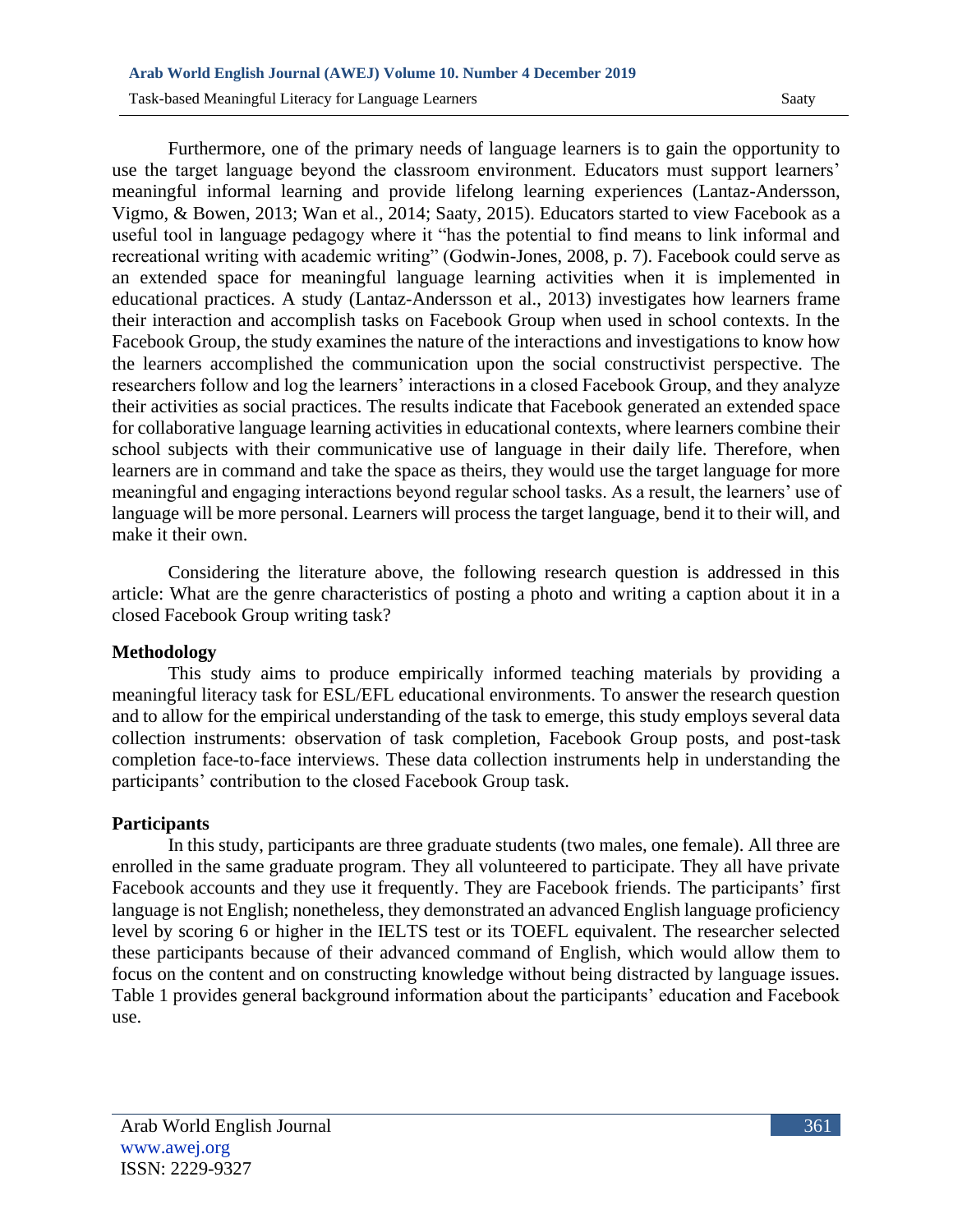#### **Arab World English Journal (AWEJ) Volume 10. Number 4 December 2019**

Task-based Meaningful Literacy for Language Learners Saaty

| <b>Education.</b> Program | English     | Facebook                      | Facebook | Facebook                                  |
|---------------------------|-------------|-------------------------------|----------|-------------------------------------------|
| Degree                    | Proficiency | Use                           | Privacy  | Group<br>Use                              |
| M.A. in TESOL             | 6 IELTS     | Yes                           | Private  | Yes                                       |
| M.A. in TESOL             | 6.5 IELTS   | Yes                           | Private  | Yes                                       |
| M.A. in TESOL             | 6 IELTS     | Yes                           | Private  | N <sub>0</sub>                            |
|                           |             | <b>Educational Background</b> |          | <b>Facebook Use Background</b><br>Account |

#### Table 1. *Participants' Background Information*

| ۰ |  |
|---|--|

The participants in this study are required to complete a writing task in a closed Facebook Group. The Facebook Group is specially created for this study and its access is limited to the participants and the researcher. The task prompt is given to the participants on a piece of paper. The participants are first asked to choose a photo from their cellphones or laptops that interests them or reflects a special moment. Along with that, the participants are asked to write a caption stating why they chose this photo, what moment this photo reflects, and why it interests them. Then, the photo with its caption should be posted on a closed Facebook Group. Thus, the selected genre of this writing task is a Facebook-group-post (Appendix A).

#### **Data Collection Procedure**

For participants to conduct the task, the researcher met the same day with each participant, individually, in a quiet area in the university library. While participants are working on the task, the researcher made visual observations and took notes. Participants completed the task at their own pace. There was no restricted time for participants to complete the task. Then, face-to-face post-task interviews were conducted afterward, individually, with each of the participants.

#### **Data Collection Instruments**

For the study's purpose and to answer the research question, multiple data sources are employed, including observation of task completion, participants' Facebook Group posts, and post-task completion interviews (Figure 1). The study's data sources are utilized as follows:



*Figure 1.* Data collection instruments

Arab World English Journal www.awej.org ISSN: 2229-9327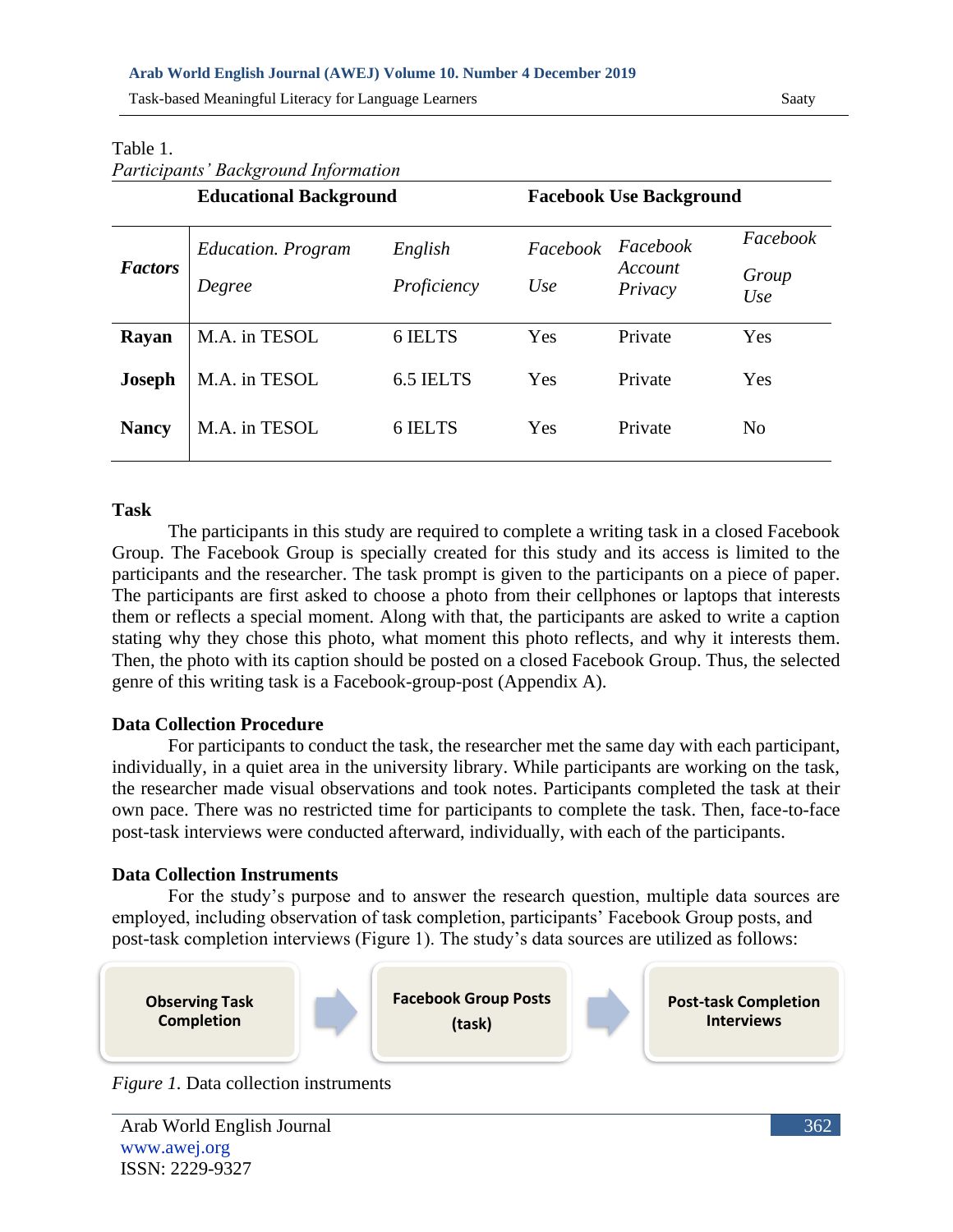#### *Observing Task Completion*

Observation is considered one of the critical instruments for collecting data in qualitative research (Cresswell, 2014). One of the major strengths of using observation that it permits researchers to study the processes of education in naturalistic settings. Here, the collected data from the observation focuses on the frequency of specific behaviors or types of a behavior that occurred when participants conduct the task. Also, the researcher in this study uses observation to measure the duration of the task completion of each participant.

In conducting this study, the researcher adopted Creswell's (2014) observational protocol for recording observational notes. Following this protocol, the researcher used a notebook and a pen to write the field notes, which indicate "Descriptive notes" to record what happened, and "Reflective notes" to provide notes to herself about her experience and learning from what is being observed. Additionally, the researcher provided appropriate identification information such as the date, time, and place of the observation. In short, the researcher observed the participants complete the meaningful literacy task (closed Facebook Group post) and wrote notes about how each participant is conducting the task.

#### *Facebook Group Posts*

The Facebook posts are the texts the participants wrote in the closed Facebook Group, photo caption, to complete the task. For this study's purpose and time constrain, only the text (the caption of the posted photo) is used as a data source; photos are not used as a data source. Participants' posts are copied and pasted in Microsoft Word 2016 for analysis purposes. Via the Microsoft Word, information about the reading complexity of the document is provided, this includes the Flesch–Kincaid readability tests (the Flesch Reading Ease, and the Flesch–Kincaid Grade Level). The posts are first analyzed individually and then holistically as a group.

## *Post-task Completion Interviews*

Following the completion of the task, the researcher conducted semi-structured face-toface interviews with each of the participants individually. The choice of interviews as a primary data collection method was inspired by its potential of providing rich and vital information on qualitative studies that seek to explore the way knowledge, interactions, attitudes, and perceptions are constructed and co-constructed among members of a specific community (Fontana & Frey, 2008; Marshall & Rossman, 2011; Patton, 2002; Stake, 2010).

The interviews are conducted with the participants in English. The interview protocol consists of about ten questions, and a couple of probing follow-up questions asked when needed (Appendix B). The questions asked about participants' perceptions of their Facebook Group post writing experience and its benefits and caveats. In interviewing the participants, the researcher, as the interviewer, rephrased or explained some of the questions if they needed further clarification. Also, the researcher restated and summarized the participants responses to confirm understanding their answers. Each participant's responses are digitally recorded by the researcher's cellphone. After that, interviews are consequently transcribed and coded by the researcher. The data analysis and the descriptions in the following sections refer to the participants' contribution to the task both individually and holistically.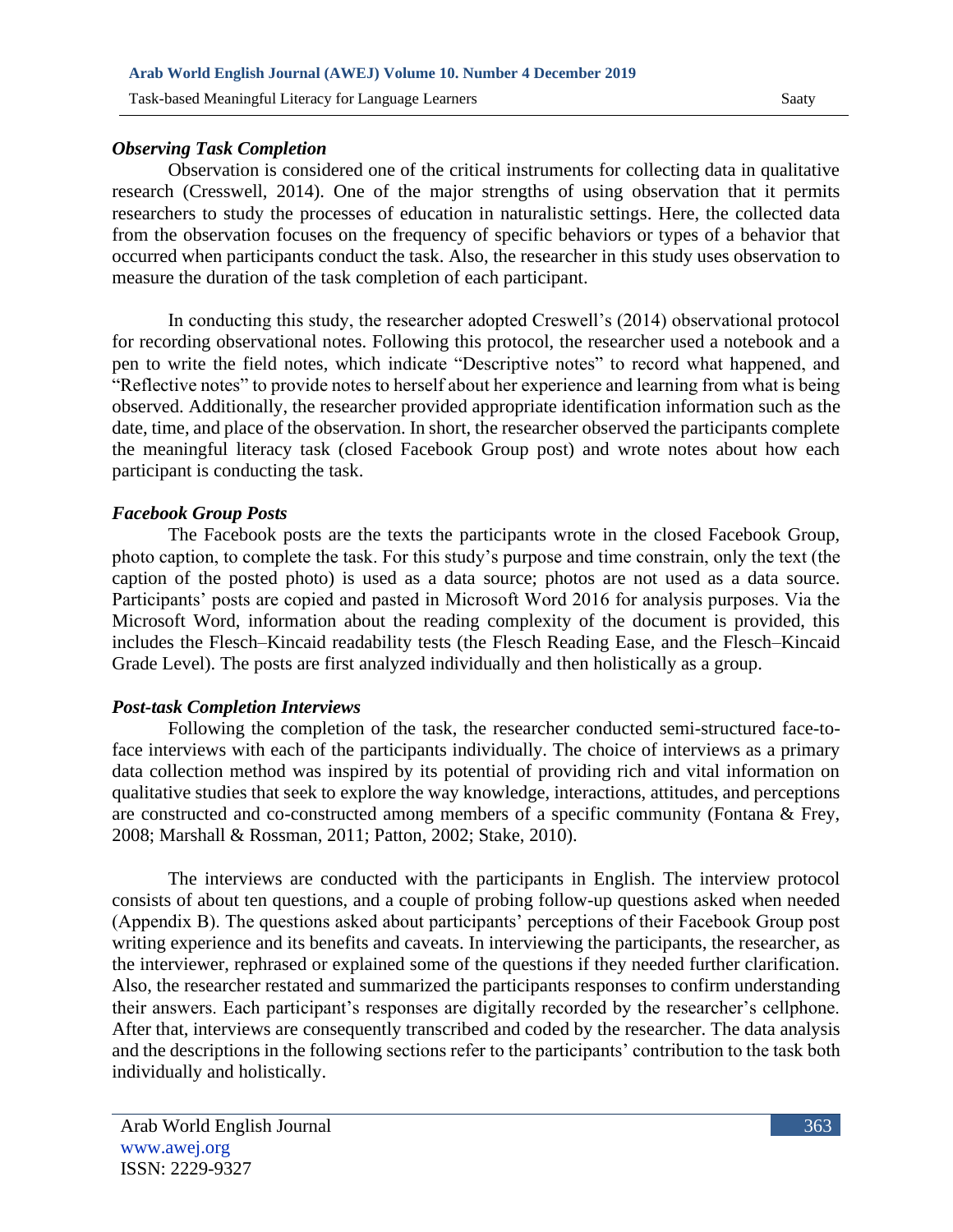### **Data Analysis Procedure**

The data analysis is conducted in several phases. The first phase of analysis concerned observation notes, which showed a general series of stages that each participant went through while conducting the task. The second phase of analysis involved coding post-task interviews' transcripts. Several close readings of the interviews' transcripts took place to help in the coding process. After coding the interviews' transcripts, individual and holistic descriptions of each interview was composed. Then, the analysis involved comparing the participants' codes. The third phase of analysis is focused on the Facebook Group posts, which is the text the participants wrote in the closed Facebook Group. This phase also involved analyzing each post individually and then holistically to compare participants' texts. The final phase of analysis featured triangulation across all three data sets.

# **Data Analysis and Results**

## *Observation Analysis*

The first stage to complete the task for Rayan was to choose the photo that he wanted to write about, and he prepared a photo before meeting with the researcher. Second, he read the task instructions once and then used the Facebook application from his cellphone. Third, he uploaded the photo and then looked at the task again, and then he started to type. He went back to read the task frequently. Fourth, after about three minutes and thirty seconds, he posted the task. However, afterward, he read through it and looked again to the task instructions, and edited the text. Lastly, Rayan then stopped typing and looked back at the task instructions, and on what he wrote, and then he nodded his head and posted it again. The total timing for Rayan to do the task was six minutes and twenty-five seconds.

The first stage to complete the task for Joseph was to read the task instructions once, and then he used the Iphotos application from his laptop to select a photo. The photo selection process took about a minute, and fifty seconds, he did not prepare a photo in advance. Then he browsed the Facebook Group to upload the photo; after, he looked at the task instructions again and started to type. Joseph also stopped for a while after writing the first sentence; then he continued typing. He went back and forth to read the task instructions every once in a while. After about seven minutes, he posted the photo along with the caption. Lastly, he read the text one more time after posting it. Joseph accomplished the task in eight minutes and thirty seconds.

The first stage to complete the task for Nancy was that she read the task instructions once. Then, she asked about the privacy setting of the Facebook Group before starting to do anything. She praised that the Facebook Group is private. Secondly, Nancy begun looking for a photo from her cellphone, and it took her about five minutes to find a photo because she did not prepare a photo in advance. When the photo was chosen, she also used the Facebook application from her cellphone and started to type. She stopped to stretch-out once and then looked back to the task instructions. As the other participants (Rayan and Joseph), she also went back to read the task instructions every so often. Lastly, she stopped writing after eight minutes, and she read it before once posting it. Nancy completed the task in ten minutes.

All participants read the task instructions once before they start typing. Nancy was the only one who asked about the privacy settings of Facebook Groups before doing anything, and it took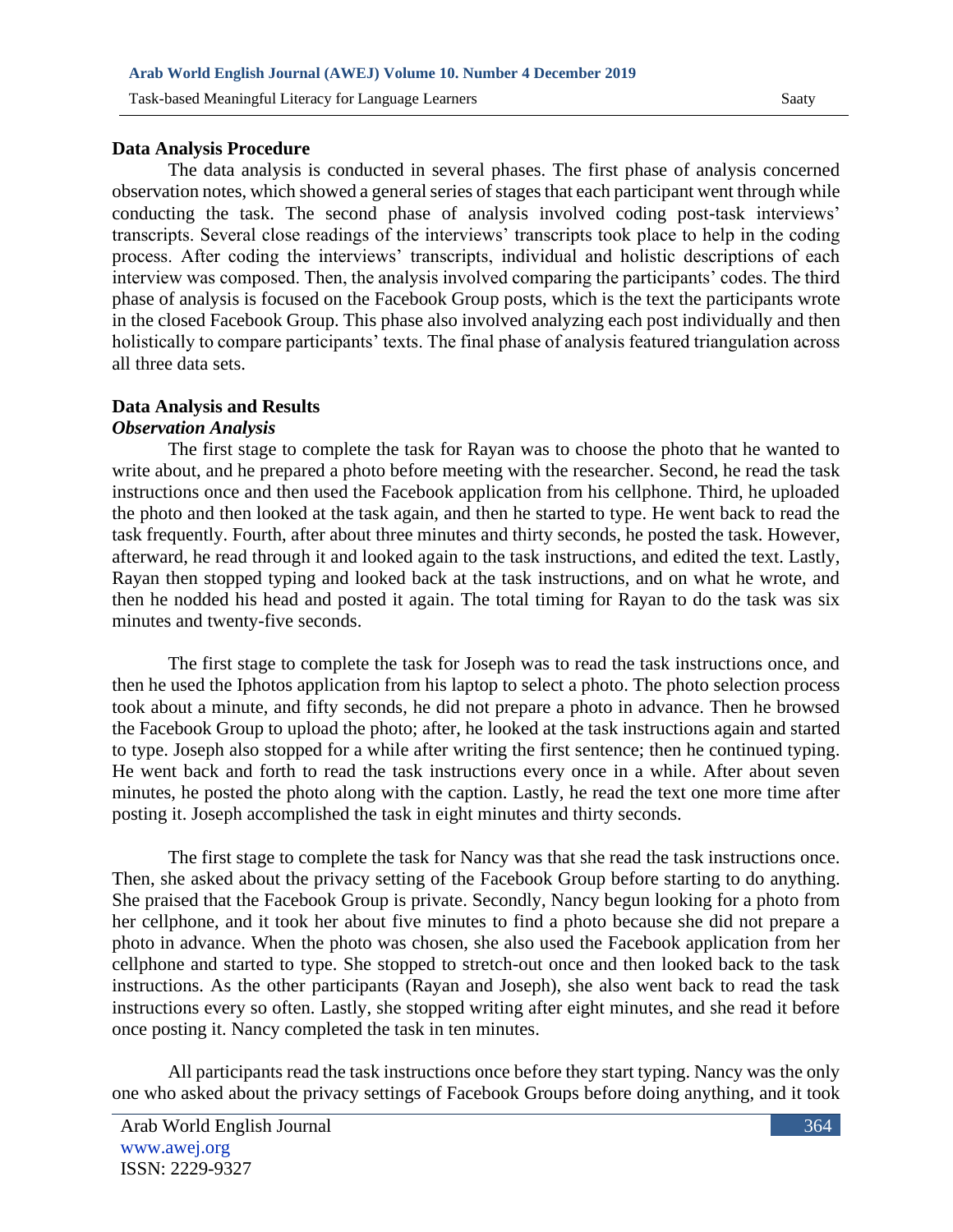her more time to choose a photo compared to others. Rayan was the only one who chose the photo before meeting with the researcher to complete the task. Rayan and Nancy looked up for the photo after they were given the task. Rayan and Nancy used their cellphones to complete the task, while Joseph used his laptop. Additionally, Joseph wrote much more than the other participants. When they all started to type they were fluent, only Joseph paused after he typed the first sentence then looked at instructions. However, all participants typed fluently, yet they went back to read the task instructions every so often. After they finished writing, Joseph and Nancy revised the text, and then posted it. Only Rayan posted the text, then went back to revise and edited it and then read the text before he finally posted it again. Overall, the total timing for the task completion varied among the participants, six minutes for Rayan, eight minutes for Joseph, and ten minutes for Nancy.

#### *Facebook Participants' Posts Analysis*

The Facebook posts that participants posted in the group, as photo captions, are analyzed linguistically and rhetorically to check the writing complexity and to understand the writer's rhetorical self-positioning better. The posts are tabulated using features present in Microsoft Word 2016 to account for Flesch–Kincaid readability tests (Flesch Reading Ease and Flesch-Kincaid Grade Level), word length, level, paragraphs, sentences, and words per sentence. Therefore, the quantitative data section came from using Microsoft Word 2016, whereas the qualitative data section came from the researcher's interpretations of each post. Foremost, to understand writing complexity for the Facebook Group participants' posts, the table below (table 2) shows the linguistic analysis of the data across participants.

| <b>Document Analysis</b>         | Rayan | Joseph | <b>Nancy</b> | Average |
|----------------------------------|-------|--------|--------------|---------|
| <b>Word Length</b>               | 88    | 315    | 112          | 171.6   |
| Paragraph                        |       | 2      |              | 1.3     |
| <b>Sentences</b>                 | 5     | 18     | 6            | 9.6     |
| Words per sentence               | 17.6  | 17.5   | 18.6         | 17.9    |
| <b>Flesch Reading Ease</b>       | 70.7  | 69.5   | 67.7         | 69.3    |
| <b>Flesch-Kncaid Grade level</b> | 7.7   | 7.9    | 8            | 7.8     |

Table 2. *Linguistics Analysis (Writing Complexity)*

As shown in the table above, the Facebook Group posts word length varied among participants, 88 words for Rayan, 315 for Joseph, and 112 for Nancy. The average word length for all the posts was 171.6 words. For paragraphs numbers, both Rayan and Nancy wrote one paragraph; however, Joseph wrote two paragraphs. More specifically, Rayan and Nancy, who used their cellphones to complete the task, the number of sentences was very close (Rayan five and Nancy six). Nonetheless, Joseph, who was the only one of the participants to complete the task using his laptop, wrote 18 sentences in total. Additionally, sentences in the posts were not long, and were simply structured; the average of words per sentences was 17.9. For posts readability complexity, participants' posts were simple. On average, all posts were at the 7.8 Grade Level, which means pre-intermediate reading level index, and vocabulary. Also, in the Flesch Reading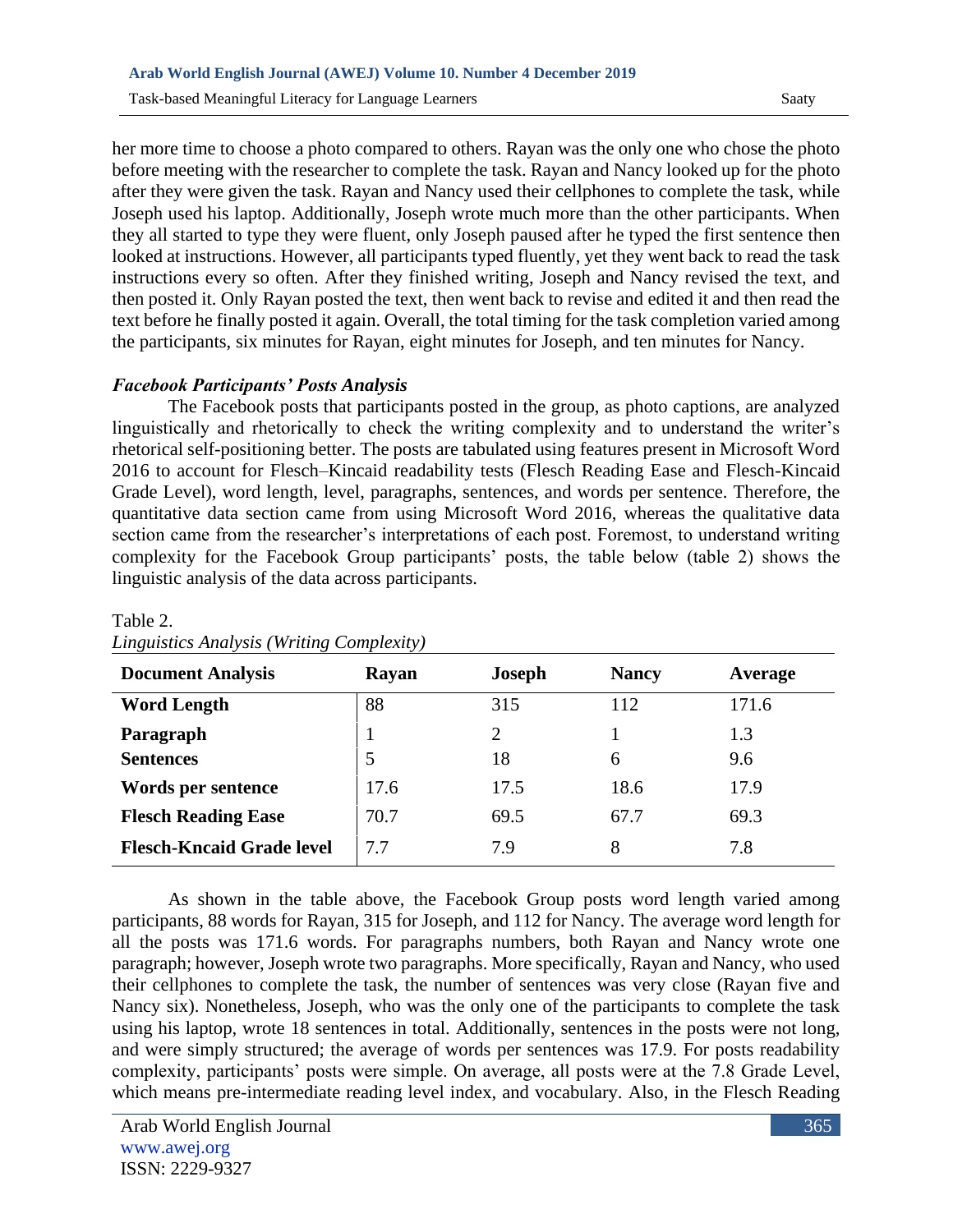Ease test, the participants' Facebook Group posts scored close results: Rayan post scored 70.7, whereas Joseph's scored 69.5, and Nancy scored 67.7.

Furthermore, to understand each participant's language characteristics, addressed topics, and rhetorical self-positioning, table 3 illustrates the rhetorical analysis of the participants' Facebook Group posts. The characteristics of the used language were all narrative, and represent a story behind the photo with descriptions. All captions were based on real events. Addressed topics varied among the participants; however, they all wrote about personal topics that expressed their own feelings. Rayan talked about enjoyment and distressing moments, and the well-spent time with his wife. Joseph wrote about his wedding ceremony as a life-changing day in his life, and about life-reflection on his personality as he became part Chinese through marriage. Nancy wrote about a well-spent family vacation moment. Moreover, for the writer's rhetorical selfpositioning, all three participants used the first person singular pronoun "I" to refer to themselves. Besides, Rayan used the first person plural pronoun "we" to refer to himself and his wife. Overall, it is noticeable that all participants wrote simple and straightforward sentences to express and reflect on a meaningful moment for them that the photo they chose helped them recall the moment and write about it easily.

| <b>Rhetorical</b>                              | $\sim$<br>Rayan                                                                                           | <b>Joseph</b>                                                                                                                                                                                 | <b>Nancy</b>                           |
|------------------------------------------------|-----------------------------------------------------------------------------------------------------------|-----------------------------------------------------------------------------------------------------------------------------------------------------------------------------------------------|----------------------------------------|
| <b>Analysis</b>                                |                                                                                                           |                                                                                                                                                                                               |                                        |
| Language                                       | • Narrative;                                                                                              | • Narrative;                                                                                                                                                                                  | • Narrative;                           |
| Characteris                                    | • Represents the story                                                                                    | $\bullet$ Represents<br>the<br>story                                                                                                                                                          | • Represents the story                 |
| tics                                           | descriptions.                                                                                             | behind the photo with behind the photo with<br>descriptions.                                                                                                                                  | behind the photo with<br>descriptions. |
| Addressed                                      | • Feelings (stress-tired-                                                                                 | • Feelings; (enjoyment;                                                                                                                                                                       | $\bullet$ Feelings; (love)             |
| Topics                                         | feeling better-love);                                                                                     | nostalgic)                                                                                                                                                                                    | $\bullet$ Summer<br>vacation:          |
|                                                | • Time well-spent with<br>his wife.                                                                       | • wedding ceremony; life-<br>changing days of his life; relaxed moment.<br>reflection<br>his<br>$\alpha$<br>personality; part Chinese<br>identity; responsibility to<br>bridge both cultures. | family gatherings;                     |
| Writer's<br>Rhetorical<br>Self-<br>positioning | $\bullet$ First-person<br>singular<br>pronoun $(I)$ ;<br>$\bullet$ First-person<br>plural<br>pronoun (we) | $\bullet$ First-person singular $\bullet$ First-person<br>pronoun $(I)$                                                                                                                       | singular<br>pronoun $(I)$              |

Table 3. *Rhetorical Analysis (Writing Complexity)*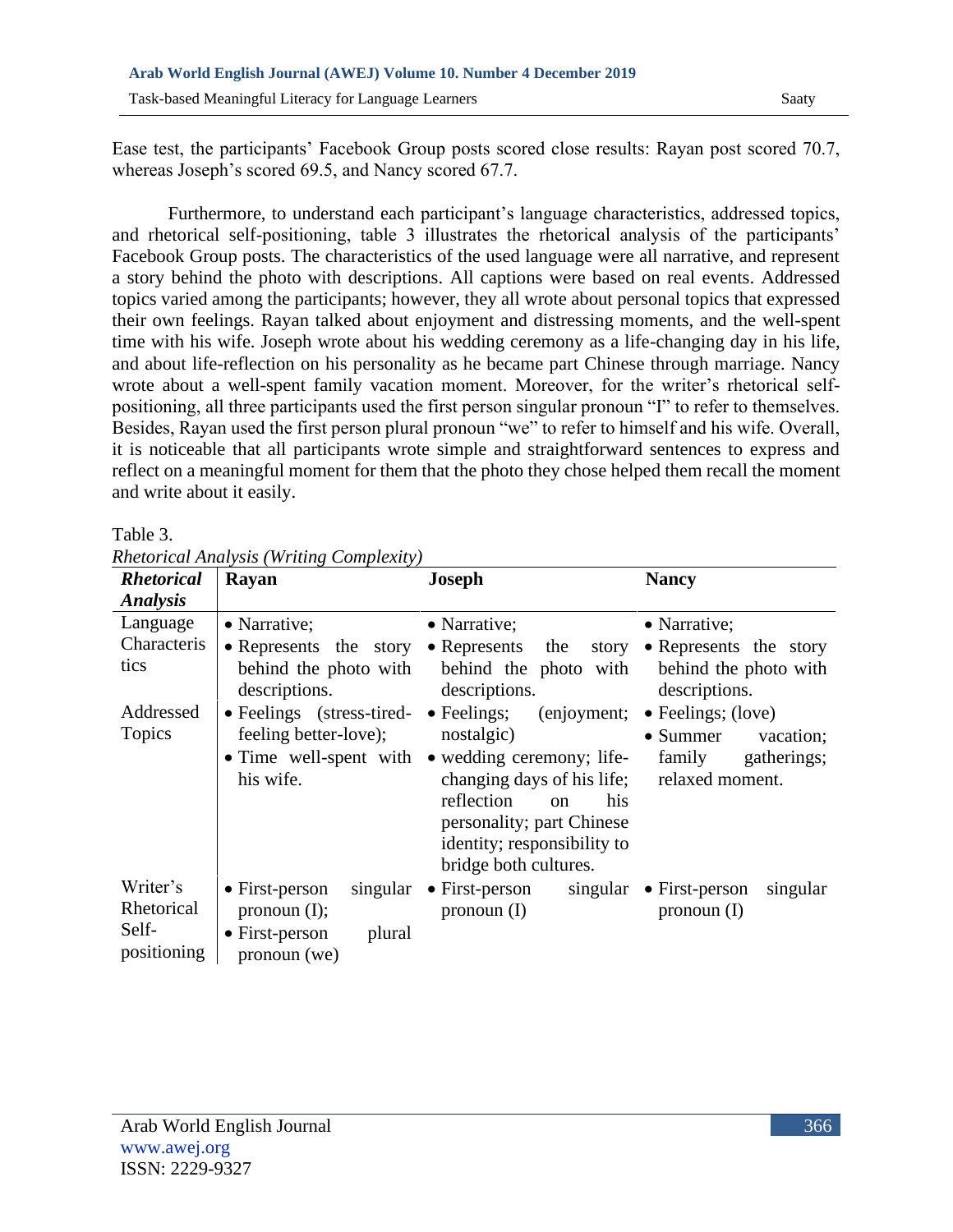#### **Arab World English Journal (AWEJ) Volume 10. Number 4 December 2019**

Task-based Meaningful Literacy for Language Learners Saaty

| of<br>Form<br>$\bullet$ Simple<br>Writing<br>expressing his mixed<br>related to the photo;<br>direct<br>and<br>$\bullet$ Short<br>sentences; | way of $\bullet$ Simple way of sharing $\bullet$ Simple<br>the moment of his<br>feelings that were wedding ceremony.<br>• He recalled<br>all<br>the<br>aspects from the symbol<br>that was in the photo.<br>• It is meaningful to him. • The text was meaningful<br>to him, and he wrote it<br>fluently. | and<br>straightforward way of<br>sharing the moment<br>that the photo reflects.<br>• Writing the text was<br>meaningful to her, and<br>it revealed a lot of<br>mixed feelings. |
|----------------------------------------------------------------------------------------------------------------------------------------------|----------------------------------------------------------------------------------------------------------------------------------------------------------------------------------------------------------------------------------------------------------------------------------------------------------|--------------------------------------------------------------------------------------------------------------------------------------------------------------------------------|
|----------------------------------------------------------------------------------------------------------------------------------------------|----------------------------------------------------------------------------------------------------------------------------------------------------------------------------------------------------------------------------------------------------------------------------------------------------------|--------------------------------------------------------------------------------------------------------------------------------------------------------------------------------|

## *Interviews Analysis*

To examine this study's participants' perceptions of the closed Facebook Group task experience, the researcher conducted oral interviews with the three participants after the completion of the task. In their interviews, the participants covered various aspects and codes of their powerful first-time closed Facebook Group task experience. Here, for this study, the researcher focuses on the participants' most salient perceptions and summarizes their actual experiences as reflected in their interviews. Table 4 represents interview codes for each participant, including frequency of occurrence, mean, and examples. Below, an individual interview analysis of each of the participants is provided, then a review of the participants' common features is presented.

| Code                                                      |                                                                                                                         | Rayan          | <b>Joseph Nancy M</b> |                |     | <b>Examples</b>                                                              |
|-----------------------------------------------------------|-------------------------------------------------------------------------------------------------------------------------|----------------|-----------------------|----------------|-----|------------------------------------------------------------------------------|
| <b>Feelings</b><br>An<br>emotional<br>state.              | <b>Enjoyment:</b> express how<br>fun and joyful was the<br>moment or the task.                                          | 24             | $\overline{2}$        | $\overline{2}$ | 9.3 | A lot of fun $-$<br>I felt<br>Wow-<br>better,<br>happy,<br>great time        |
|                                                           | Discomfort/Distressed:<br>feelings that express an<br>absence of comfort or ease.                                       | $\overline{7}$ | 6                     | 5              | 6   | Been<br>very<br>stressed-sort of<br>stress- sort of<br>anxiety-<br>nostalgia |
| <b>Memory:</b><br>retaining<br>recalling,<br>experiences. | the<br>mental<br>capacity<br>of<br>reviving<br>and<br>events,<br><sub>or</sub><br>recognizing previous<br><sub>or</sub> | 6              |                       | $\tau$         | 6.5 | Realize,<br>thought,<br>reminded-<br>Evoke<br>your<br>memory                 |
|                                                           | <b>Reflection:</b> on the moment.                                                                                       | 3              | 2                     | 7              | 4   | It put me in that<br>place-wrote<br>mostly<br>about<br>myself                |

Table 4. *Interviews Analysis Codes*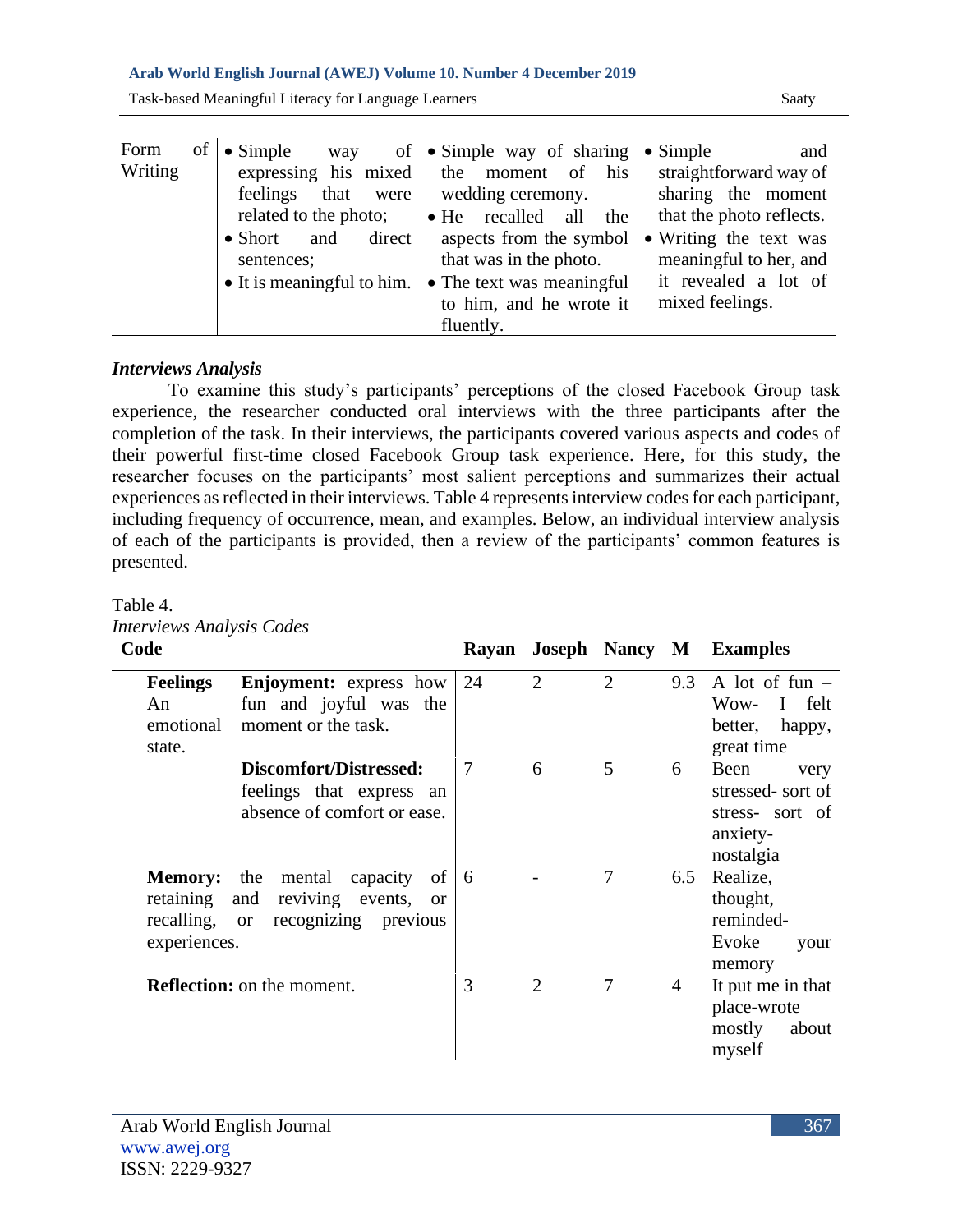| writing: express<br>full<br><b>Meaningful</b><br>meaning, significance purpose, or value<br>of the moment, photo, or task. | $\overline{4}$ | 5              | 8              |     | 5.6 It's meaningful<br>because I can<br>share some of<br>my personality,<br>and it made me<br>remember<br>details-wrote<br>mostly<br>about<br>myself. |
|----------------------------------------------------------------------------------------------------------------------------|----------------|----------------|----------------|-----|-------------------------------------------------------------------------------------------------------------------------------------------------------|
| Interaction/ sharing: to act upon one<br>another action, and socializing and<br>communicating with others.                 | $\overline{4}$ | 5              | 6              | 5   | I didn't mind<br>sharing,<br>to<br>socialize,<br>interact-Fun to<br>share<br>with<br>friends-can                                                      |
| <b>Meaningful Events:</b> short, once in a<br>lifetime events.                                                             |                | $\overline{4}$ |                | 4   | response.<br>Wedding<br>day-<br>coming<br>here<br>today                                                                                               |
| <b>Unease of choosing a photo: Readily</b><br>done. Requiring an effort or planning to<br>be performed successfully.       | 2              |                | $\overline{4}$ | 3   | Difficulty<br>choosing<br>a<br>specific photo-<br>Not very easy<br>actually                                                                           |
| Opinion about the task: a belief or<br>judgment that reflects on personal view<br>about the task                           | $\overline{2}$ | $\overline{2}$ | $\overline{4}$ | 2.6 | Very helpful,<br>really fun, too<br>easy to write                                                                                                     |

Task-based Meaningful Literacy for Language Learners Saaty

One of the codes that appeared clearly from Rayan's interview was "feelings of enjoyment," that was related to express how fun he was having at the moment in the photo, which he wrote about. He expressed how fun it was to go back and look at the photo and point back at a joyful moment. Rayan also said that "the task was cool and fun to do, and that posting it on Facebook was fun to do," which meant he enjoyed conducting the task. Feeling "distressed" was another common code; it was related to how he felt before the photo was taken. Also, he pointed a lot about "memory;" he remembered and recalled that moment that he wrote about easily. He explained how the photo made it easy for him to reflect on the presented moment, and what he did then helped him to feel better and clear his mind. Rayan explained that the task was "meaningful" for him and that the photo helped him "relate to that moment and that something fun and meaningful happened." Also, "sharing" and "interacting" with Facebook friends made it easy to socialize and talk to each other, he said, that was important to him.

One of the salient perceptions that was clearly coded from Joseph's interview was "meaningful events." This code was related to once in a lifetime events and to things he had done that have stories behind them. Joseph's examples came from his wedding day, which he narrated through writing in his post and verbally in the interview as well. He "felt nostalgic;" he was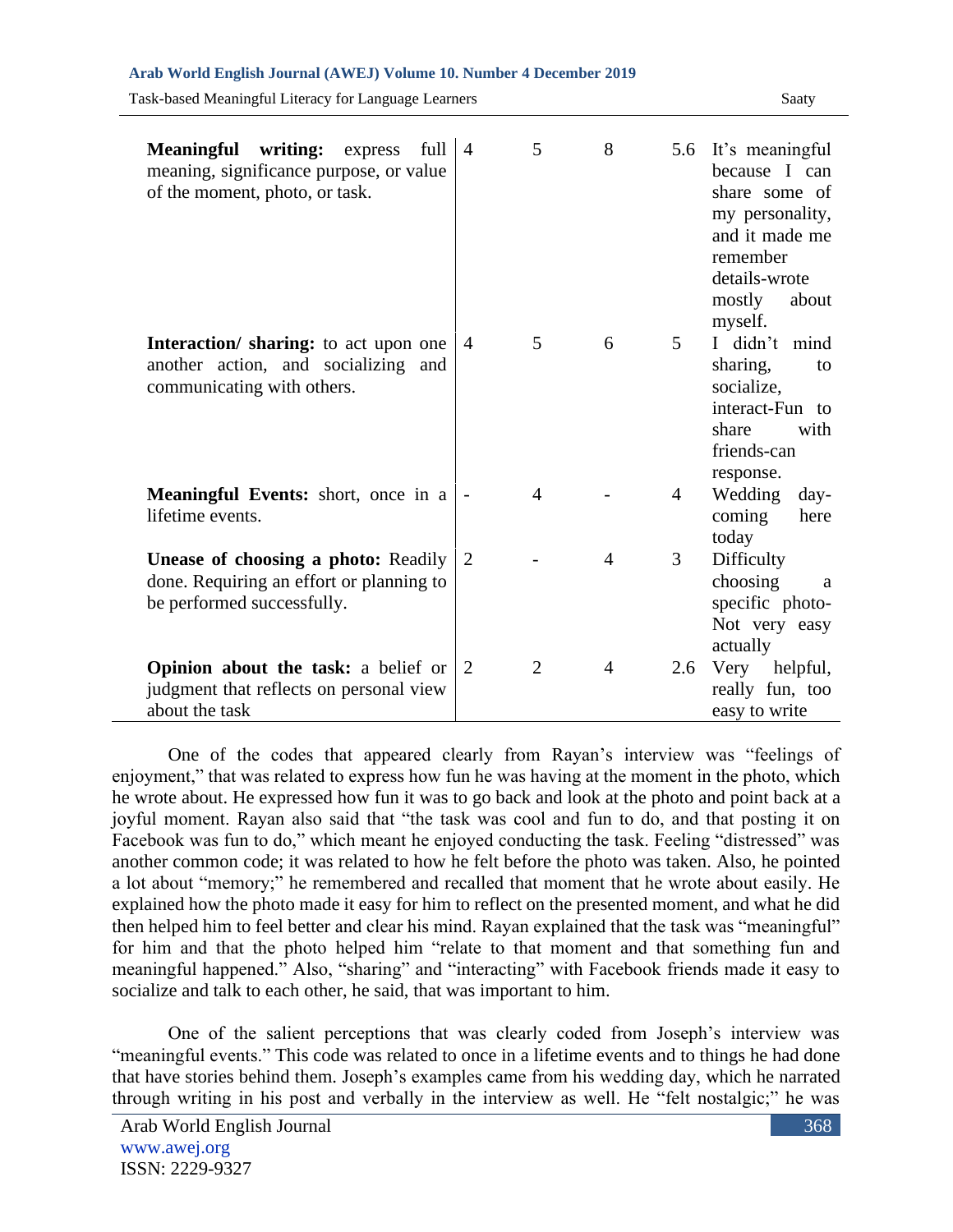expressing that by referring to it while writing about the photo. As he mentioned in the interview, the photo made him reflect and remember his wedding day and imagine exactly how it feels to be there. So, Joseph felt the desire to return to that time in his life, to that home where the photo was taken, and to his wife and her family. Another code was "meaningful writing," which represents why the task was meaningful for him, and "sharing" as another related code made the task significantly purposeful for him. Joseph said sharing interesting parts of his personality, moments, and stories from his life with his Facebook friends made "interaction meaningful." Also, the photo helped him to reflect on that moment easily, and put him on that place and time to imagine precisely being there. Overall, the code "feelings of enjoyment" was highlighted to express happiness throughout the interview to express his emotions. He stated how "reflecting" and "sharing" this moment on Facebook made him feel happy, and took him back to that moment in time. He said that this task "reflected an affective state of consciousness which happiness was experienced and felt."

One of the codes that was first coded for Nancy was "unease of choosing a photo." The code was related to the difficulty she claimed for choosing a specific photo because she has "too many photos and does not know what to write about them." Another code was "memory," which was related to how the photo helped her evoke memories from the past and take her places, fictionally. Nancy expressed that the photo brought her a yearning desire to a wistful longing for the old days. Also, a lot of "feeling distressed" were revealed, such as feeling a strong desire to return to the past that brought her extreme anxiety. She explained that she felt the "desire to return to that time and that place, where the photo was taken." In addition, she clearly described how she felt nostalgic through the interview. Nancy explained that the task was "meaningful" to her because she wrote about herself and that "the moment in the photo means a lot to her." She claimed that sharing posts with close Facebook friends give these posts meaning. "Reflection" was coded because she stated that the photo made it easy and helpful for her to reflect her feelings to that moment, and to take her to places and time to imagine precisely being there. She explained "interaction" as sharing photos with and writing comments to friends on Facebook, as well as their responses to her posts. In the end, she gave her "opinion" clearly on the task and how, after choosing the photo, it was really enjoyable and easy to write. She said, "It's just a fun way to share things with your friends your day and your personality and some images of your life."

In the interviews, the participants shared several salient perspectives about their closed Facebook Group task experience, they all talked about "meaningful writing," "interaction," "reflection," and even talked about their "feelings." Although each participant expressed different types of feelings that the task brings, Rayan revealed feelings were more "feelings of enjoyment" when he recalled the moment in the photo, as well as "distressed" when he recalled the moment before taking the photo. While Joseph expressed that writing about that moment made him feel happy. Nancy felt "nostalgic," missing that moment, place, and people. For "meaningful writing," Rayan and Joseph thought that the task was meaningful for them and that writing about a moment that meant a lot to them was fun and meaningful. On the contrary, Nancy differs slightly because she focused on herself and wrote about a moment that meant a lot to her. Nancy mentioned that writing about the moment in her chosen photo was "so meaningful" to her. As all participants are Facebook users, they highlighted the importance of "interaction" with Facebook friends and how sharing and responding made whatever they post meaningful. They also appreciated the idea of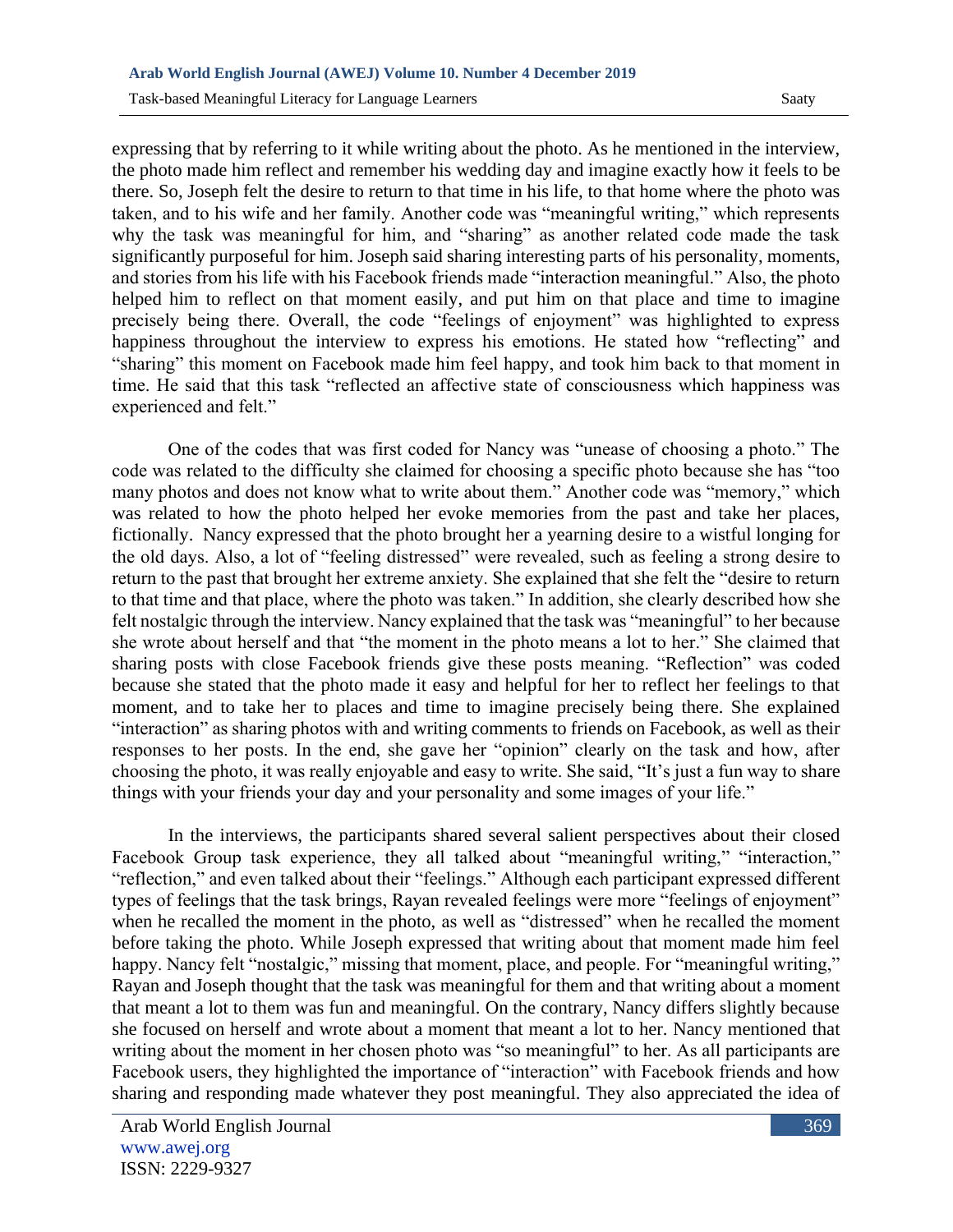sharing in a private group; they stated that this gave them privacy and willingness to share more personal experiences. Overall, the participants enjoyed the approach of choosing a photo to write about; they said the photo helped them to remember and reflect that meaningful moment clearly, then, write about it easily.

#### **Educational Conclusions**

In this study, participants showed how they created meaning individually from their personal experiences, and this made the task meaningful for each of them. It is worthy to note that selecting a photo to recall a moment helped the participants to reflect easily on the moment. The photo tied a range of experiences and expressions to it, as the participants said, which enabled them to visualize the moment and narrate it with ease. After selecting the photo, all participants wrote the caption easily. Also, they all chose to write about personal and remarkable moments in their lives. Results stated that participants expressed themselves through their posts, which draws on their diversity and identity. Thus, the task revealed their unique sense of self; each as an individual wrote about a meaningful moment for them. They were able to make sense of themselves and their surroundings. Besides, participants drew from their memories and experiences, and that led to meaningful literacy (Hanauer, 2010). All participants used the first person singular pronoun "I" in their writings, which made it a personal narrative. Moreover, all participants mentioned that they enjoyed the task of interpreting the photo and sharing a memorable moment with their classmates, on Facebook. Since all participants are classmates, they knew each other, and they are also Facebook friends. Besides, they all were familiar with the use of Facebook, they are all members and they use it regularly; they post and respond to others' posts every so often. Therefore, in completing this task, there was no difficulty reported using Facebook.

#### **Contributions to ESL/EFL Writers**

The study's writing task has the potential to contribute many positive effects on ESL/EFL writers. The participants in this task are interacting through sharing what they are thinking or relating their ideas to past experiences about any photo they choose, which gives it value to them and make interaction meaningful (Hanauer, 2010). Also, participants were able to express themselves better and to communicate easily with one another. Therefore, Facebook Groups can be extended spaces for collaborative language-learning activities in educational contexts where students combine their school subjects of language learning and their communicative use of the language in their everyday life. This means that learners will be able to learn the language through bridging life experiences with school subjects. This will encourage learners to stay connected and to continue interacting with each other even after class, and this is positively affecting their social life. It will also help them build close relationships with one another by sharing and responding to posts, and students will know more about their peers. The social function of this genre is to help learners build social networks, make friends, and stay connected through Facebook. Allowing learners to communicate with each other will help them to be more confident to write, share thoughts, and grow as writers. Learners then will share the photo in a closed Facebook Group, and what they have written about it, this will give each individual a unique "voice" between their peers.

Given that research on meaningful literacy in language learning environments in its infancy, this study serves as an initial step towards developing a better understanding of the role of technology, and more specifically Facebook, in ESL/EFL education. Although technology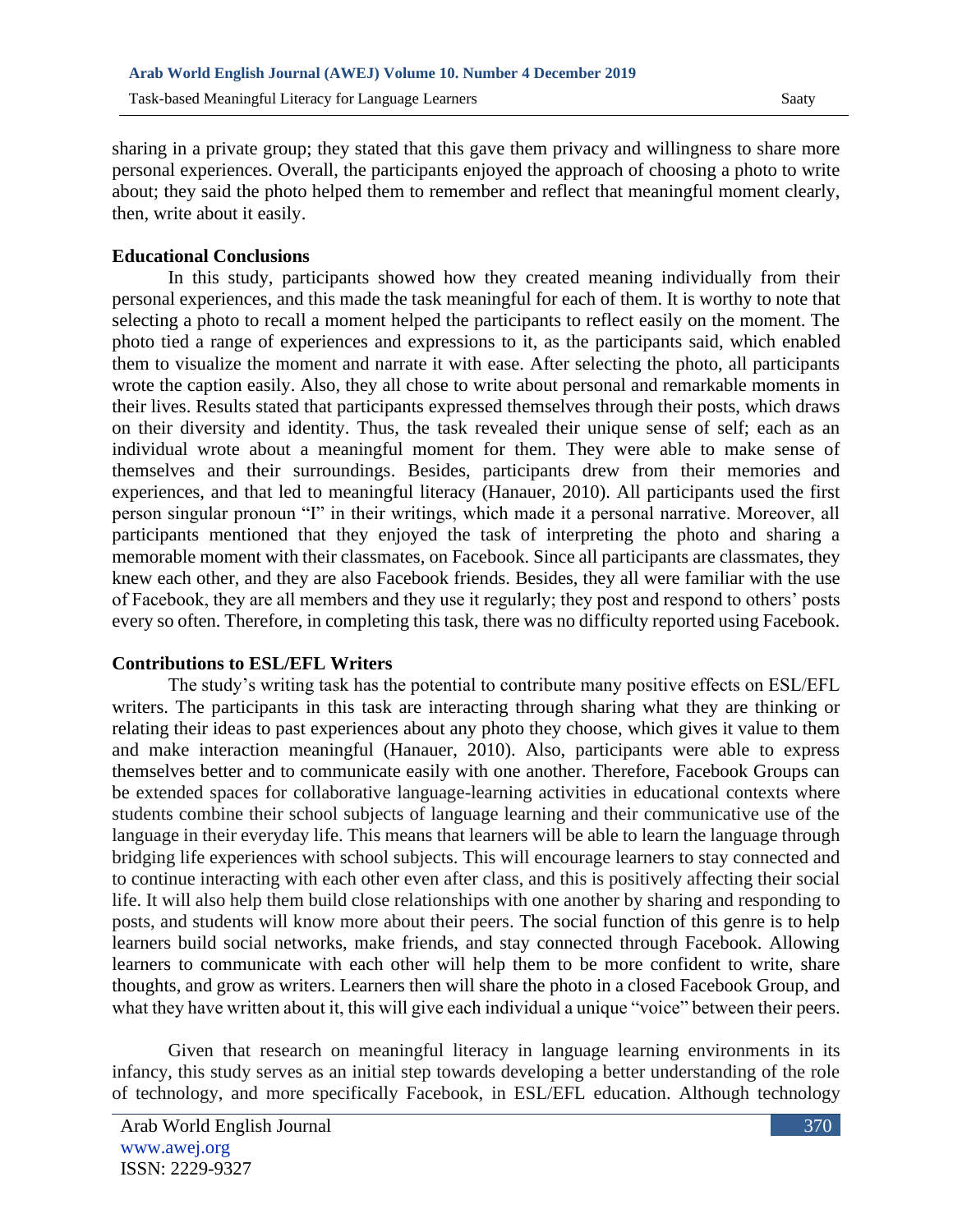appears to offer valuable benefits and opportunities for educators and learners in the field of ESL/EFL education, more research is needed to establish further the effectiveness of utilizing technology in the pedagogical realm. Additionally, there is still a lack of research in the textual analysis of writing products that learners co-construct in Facebook Groups. A close examination into linguistic, rhetorical, and discourse features of learners' posts on Facebook Groups will contribute more to the research body of meaningful literacy, collaborative writing, and genre analysis, and it will be useful in designing appropriate classroom activities.

#### **About the Author:**

**Ahdab Abdalelah Saaty** is an assistant professor at the University of Jeddah, Saudi Arabia. Her research interests include second/foreign language writing and computer-assisted language learning. Her teaching pedagogy involves using technology to teach writing, specifically collaborative writing. ORCid ID:<https://orcid.org/0000-0003-3350-8946>

## **References**

- Blattner, G., & Fiori, M. (2009). Facebook in the language classroom: Promises and possibilities. *International Journal of Instructional Technology and Distance Learning*, *6*(1), 17-28.
- Blattner, G., & Fiori, M. (2011). Virtual social network communities: An investigation of language learners' development of sociopragmatic awareness and multiliteracy skills. *CALICO journal*, *29*(1), 24-43.
- Blattner, G., & Lomicka, L. (2012). Facebook-ing and the social generation: A new era of language learning. *Alsic. Apprentissage des Langues et Systèmes d'Information et de Communication*, *15*(1).
- Creswell, J. W. (2014). *A concise introduction to mixed methods research*. Sage Publications.
- De Villiers, M. R. (2010). Academic use of a group on Facebook: Initial findings and perceptions. Paper presented at Informing Science & IT Education Conference (InSITE), Cassino, Italy. Retrieved from http://proceedings.informingscience.org/InSITE2010/InSITE10p173- 190Villiers742.pdf
- Ekoc, A. (2014). FACEBOOK Groups as a supporting tool for language classrooms. *Turkish Online Journal of Distance Education. 15*(3), 18- 26.
- Ellison, N. B., Steinfield, C., & Lampe, C. (2007). The benefits of Facebook "friends:" Social capital and college students' use of online social network sites. *Journal of Computer‐ Mediated Communication*, *12*(4), 1143-1168.
- Facebook. (n.d.). Retrieved from https://www.facebook.com/peering/
- Fontana, A. & Frey, J. H. (2008). The interview. In N. K. Denzin & Y. S. Lincoln (Eds.), Collecting and interpreting qualitative materials (pp. 115-159). Los Angeles: Sage.
- Godwin-Jones, R. (2008). Emerging technologies: Web-writing 2.0: Enabling, documenting, and assessing writing online. *Language Learning & Technology*, *12*(2), 7-13.
- Godwin-Jones, R. (2018). Second Language Writing Online: An Update. *Language Learning & Technology*, *22*(1), 1-15. doi: 10125/44574
- Guamán, L. V. J. (2012). EFL Teenagers' Social Identity Representation in a Virtual Learning Community on Facebook. *Profile: Issues in Teachers' Professional Development*, *14*(2).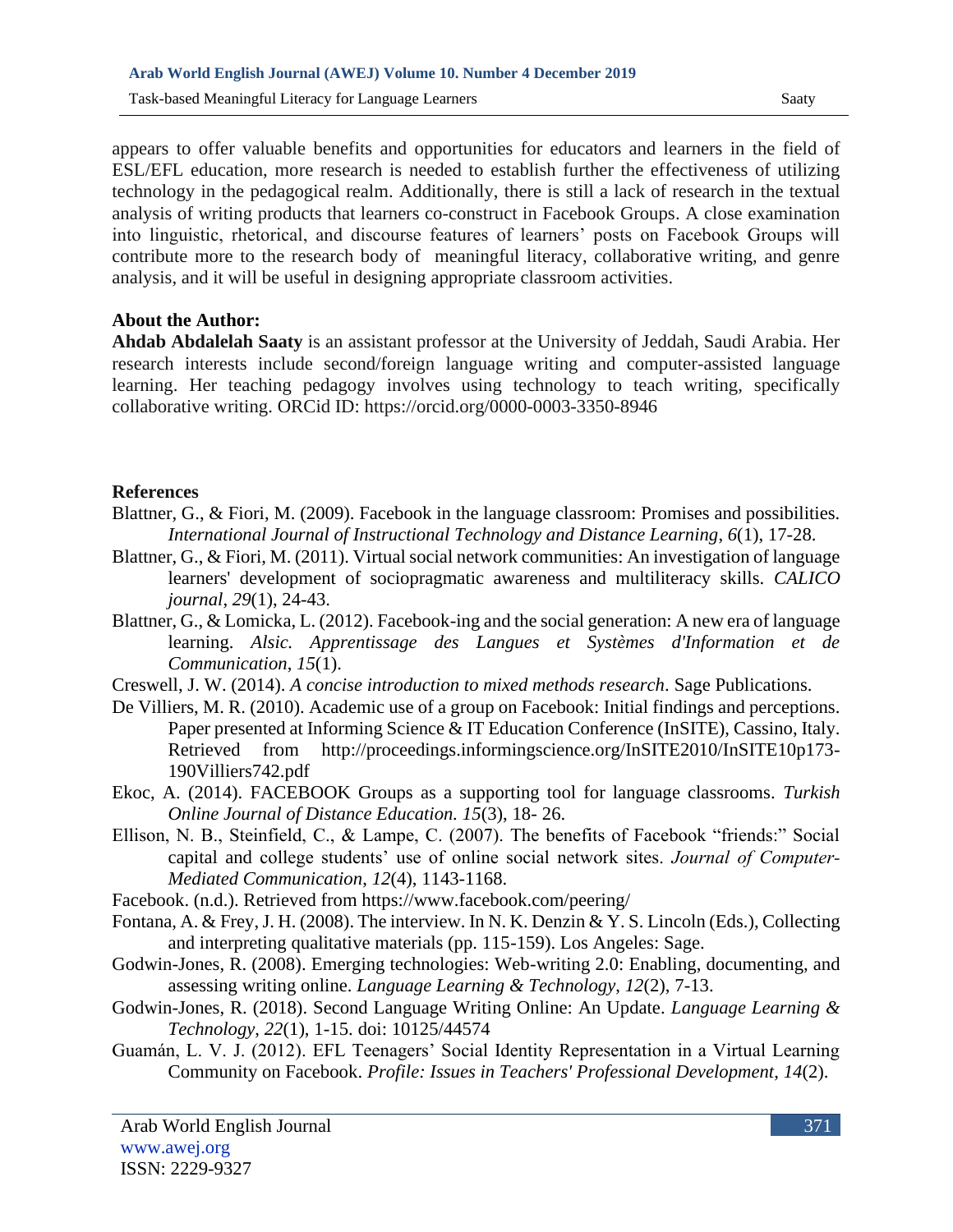Task-based Meaningful Literacy for Language Learners Saaty

- Hanauer, D. I. (2010). *Poetry as research: Exploring second language poetry writing.* Amsterdam: John Benjamins.
- Hanauer, D. I. (2012). Meaningful literacy: Writing poetry in the language classroom. *Language Teaching*, *45*(01), 105-115. doi:10.1017/S0261444810000522.
- Kok, A. (2008). Metamorphosis of the mind of online communities via e-learning. *Instructional Technology and Distance Learning*, *5*(10), 25-32.
- Kramsch, C. (2009). *The multilingual subject*. Oxford: Oxford University Press.
- Lantz-Andersson, A., Vigmo, S. & Bowen, R. (2013). Crossing boundaries in Facebook: Students' framing of language learning activities as extended spaces. *Computer-Supported Collaborative Learning, 8,* 293–312
- Marshall, C., & Rossman, G. B. (2011). Designing qualitative research (Fifth Edition ed.) London, UK: SAGE Publication, Inc.
- Mazman, S. G., & Usluel, Y. K. (2010). Modeling educational usage of Facebook. *Computers & Education*, *55*(2), 444-453.
- McBride, K. (2009). Social-networking sites in foreign language classes: Opportunities for recreation. *The next generation: Social networking and online collaboration in foreign language learning*, *8*, 35-58.
- Mitchell, K. (2012). A social tool: Why and how ESOL students use Facebook. *CALICO Journal*, *29*(3), 471-493.
- Mills, N. (2011). Situated learning through social networking communities: The development of joint enterprise, mutual engagement, and a shared repertoire. *Calico Journal*, *28*(2), 345.
- Patton, M. (2002). Qualitative Research and Evaluation Methods: Sage.
- Reid, J. (2011). " We Don't Twitter, We Facebook": An Alternative Pedagogical Space that Enables Critical Practices in Relation to Writing. *English Teaching: Practice and Critique*, *10*(1), 58-80.
- Rovai, A. P. (2002). Sense of community, perceived cognitive learning, and persistence in asynchronous learning networks. *The Internet and Higher Education*, *5*(4), 319-332.
- Saaty, A. A. (2015). Utilizing Facebook in Language Classrooms: Social Constructivist and Affective Filter Approaches. *Arab World English Journal*, *6*(4). 113-127.
- Stake, R. E. (2010). *Qualitative research: Studying how things work*. New York: The Guilford Press.
- Wan, C. W. I. R. C., Prain, V., & Collet, P. (2014). Perceived Learning Strategies of Malaysian University Students in Web 2.0-based English as a Second Language Informal Learning. *GEMA Online® Journal of Language Studies*, *14*(1).
- Wang, S., & Vásquez, C. (2014). The Effect of Target Language Use in Social Media on Intermediate-Level Chinese Language Learners' Writing Performance. *CALICO Journal*, *31*(1), 78-102.
- Widdowson, H. G. (1998). Context, community and authentic language. *TESOL Quarterly 32*(4), 705– 716.
- Winke, P., & Goertler, S. (2008). Did we forget someone? Students' computer access and literacy for CALL. *Calico Journal*, *25*(3), 482-509